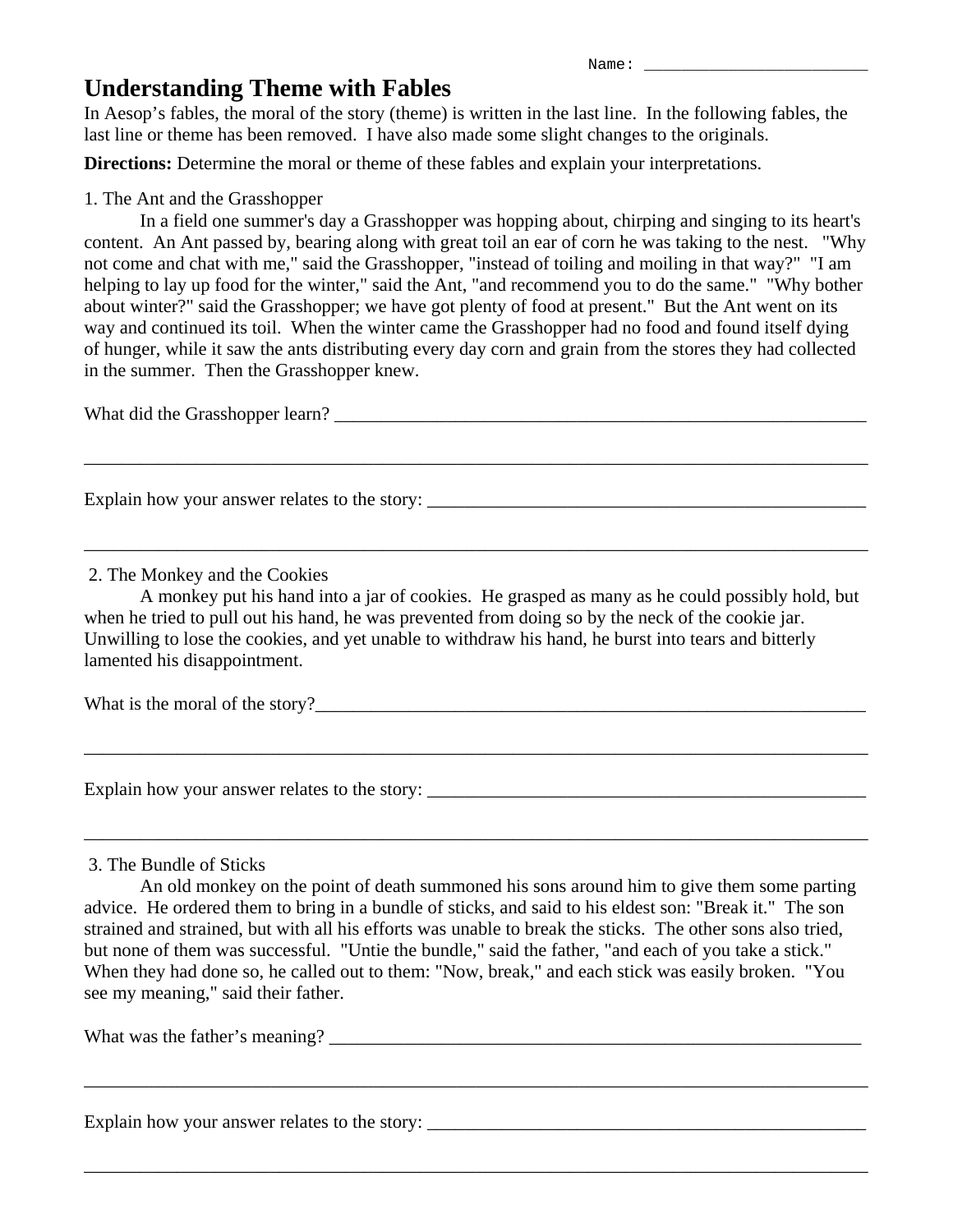#### 4. The Dogs and the Hides

 Some dogs famished with hunger saw a number of cowhides steeping in a river. Not being able to reach them, they agreed to drink up the river, but it happened that they burst themselves with drinking long before they reached the hides.

What is the moral of the story?\_\_\_\_\_\_\_\_\_\_\_\_\_\_\_\_\_\_\_\_\_\_\_\_\_\_\_\_\_\_\_\_\_\_\_\_\_\_\_\_\_\_\_\_\_\_\_\_\_\_\_\_\_\_\_\_\_\_\_

\_\_\_\_\_\_\_\_\_\_\_\_\_\_\_\_\_\_\_\_\_\_\_\_\_\_\_\_\_\_\_\_\_\_\_\_\_\_\_\_\_\_\_\_\_\_\_\_\_\_\_\_\_\_\_\_\_\_\_\_\_\_\_\_\_\_\_\_\_\_\_\_\_\_\_\_\_\_\_\_\_\_\_\_

\_\_\_\_\_\_\_\_\_\_\_\_\_\_\_\_\_\_\_\_\_\_\_\_\_\_\_\_\_\_\_\_\_\_\_\_\_\_\_\_\_\_\_\_\_\_\_\_\_\_\_\_\_\_\_\_\_\_\_\_\_\_\_\_\_\_\_\_\_\_\_\_\_\_\_\_\_\_\_\_\_\_\_\_

Explain how your answer relates to the story: \_\_\_\_\_\_\_\_\_\_\_\_\_\_\_\_\_\_\_\_\_\_\_\_\_\_\_\_\_\_\_\_\_\_\_\_\_\_\_\_\_\_\_\_\_\_\_

#### 5. The Monkey and the Snake

 One winter a Monkey found a Snake stiff and frozen with cold. He had compassion on it, and taking it up, placed it in his bosom. The Snake was quickly revived by the warmth, and resuming its natural instincts, bit the monkey, inflicting on him a mortal wound.

\_\_\_\_\_\_\_\_\_\_\_\_\_\_\_\_\_\_\_\_\_\_\_\_\_\_\_\_\_\_\_\_\_\_\_\_\_\_\_\_\_\_\_\_\_\_\_\_\_\_\_\_\_\_\_\_\_\_\_\_\_\_\_\_\_\_\_\_\_\_\_\_\_\_\_\_\_\_\_\_\_\_\_\_

\_\_\_\_\_\_\_\_\_\_\_\_\_\_\_\_\_\_\_\_\_\_\_\_\_\_\_\_\_\_\_\_\_\_\_\_\_\_\_\_\_\_\_\_\_\_\_\_\_\_\_\_\_\_\_\_\_\_\_\_\_\_\_\_\_\_\_\_\_\_\_\_\_\_\_\_\_\_\_\_\_\_\_\_

What is the moral of the story? \_\_\_\_\_\_\_\_\_\_\_\_\_\_\_\_\_\_\_\_\_\_\_\_\_\_\_\_\_\_\_\_\_\_\_\_\_\_\_\_\_\_\_\_\_\_\_\_\_\_\_\_\_\_\_\_\_\_

Explain how your answer relates to the story: \_\_\_\_\_\_\_\_\_\_\_\_\_\_\_\_\_\_\_\_\_\_\_\_\_\_\_\_\_\_\_\_\_\_\_

6. The Fir-Tree and the Bramble

A FIR-TREE said boastingly to the Bramble, "You are useful for nothing at all; while I am everywhere used for roofs and houses." The Bramble answered: 'You poor creatures, if you would only call to mind the axes and saws which are about to hew you down, you would have reason to wish that you had grown up a Bramble, not a Fir-Tree."

\_\_\_\_\_\_\_\_\_\_\_\_\_\_\_\_\_\_\_\_\_\_\_\_\_\_\_\_\_\_\_\_\_\_\_\_\_\_\_\_\_\_\_\_\_\_\_\_\_\_\_\_\_\_\_\_\_\_\_\_\_\_\_\_\_\_\_\_\_\_\_\_\_\_\_\_\_\_\_\_\_\_\_\_

\_\_\_\_\_\_\_\_\_\_\_\_\_\_\_\_\_\_\_\_\_\_\_\_\_\_\_\_\_\_\_\_\_\_\_\_\_\_\_\_\_\_\_\_\_\_\_\_\_\_\_\_\_\_\_\_\_\_\_\_\_\_\_\_\_\_\_\_\_\_\_\_\_\_\_\_\_\_\_\_\_\_\_\_

What lesson does the Bramble teach the Fir-Tree?

Explain how your answer relates to the story:

7. The Flies and the Honey-Pot

A number of flies were attracted to a jar of honey which had been overturned in a housekeeper's room, and placing their feet in it, ate greedily. Their feet, however, became so smeared with the honey that they could not use their wings, nor release themselves, and were suffocated.

\_\_\_\_\_\_\_\_\_\_\_\_\_\_\_\_\_\_\_\_\_\_\_\_\_\_\_\_\_\_\_\_\_\_\_\_\_\_\_\_\_\_\_\_\_\_\_\_\_\_\_\_\_\_\_\_\_\_\_\_\_\_\_\_\_\_\_\_\_\_\_\_\_\_\_\_\_\_\_\_\_\_\_\_

\_\_\_\_\_\_\_\_\_\_\_\_\_\_\_\_\_\_\_\_\_\_\_\_\_\_\_\_\_\_\_\_\_\_\_\_\_\_\_\_\_\_\_\_\_\_\_\_\_\_\_\_\_\_\_\_\_\_\_\_\_\_\_\_\_\_\_\_\_\_\_\_\_\_\_\_\_\_\_\_\_\_\_\_

What is the moral of the story?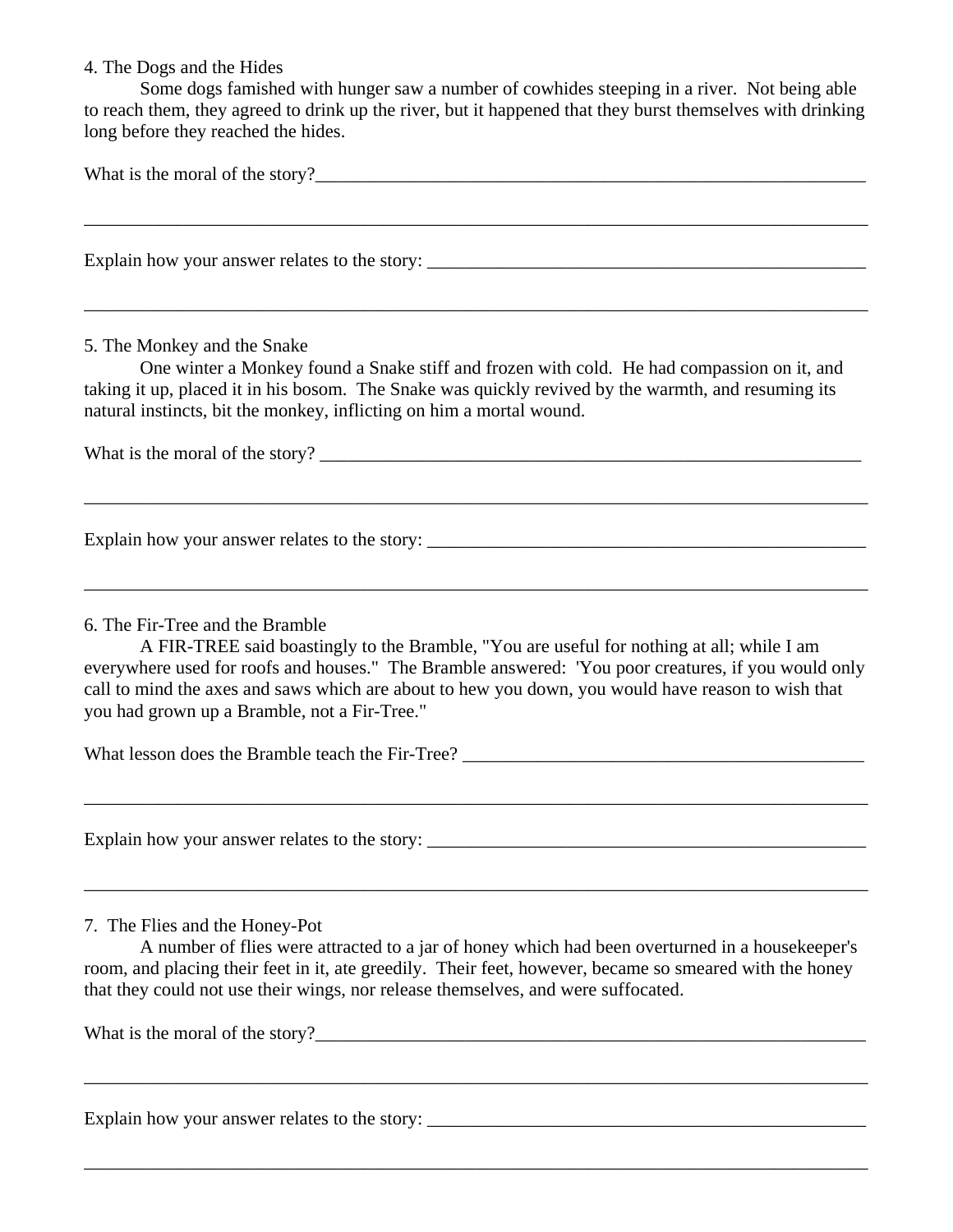#### 8. The Fox and the Cat

 A Fox was boasting to a Cat of its clever devices for escaping its enemies. "I have a whole bag of tricks," he said, "which contains a hundred ways of escaping my enemies." "I have only one," said the Cat; "but I can generally manage with that." Just at that moment they heard the cry of a pack of hounds coming towards them, and the Cat immediately scampered up a tree and hid herself in the boughs. "This is my plan," said the Cat. "What are you going to do?" The Fox thought first of one way, then of another, and while he was debating the hounds came nearer and nearer, and at last the Fox in his confusion was caught up by the hounds and soon killed by the huntsmen.

\_\_\_\_\_\_\_\_\_\_\_\_\_\_\_\_\_\_\_\_\_\_\_\_\_\_\_\_\_\_\_\_\_\_\_\_\_\_\_\_\_\_\_\_\_\_\_\_\_\_\_\_\_\_\_\_\_\_\_\_\_\_\_\_\_\_\_\_\_\_\_\_\_\_\_\_\_\_\_\_\_\_\_\_

\_\_\_\_\_\_\_\_\_\_\_\_\_\_\_\_\_\_\_\_\_\_\_\_\_\_\_\_\_\_\_\_\_\_\_\_\_\_\_\_\_\_\_\_\_\_\_\_\_\_\_\_\_\_\_\_\_\_\_\_\_\_\_\_\_\_\_\_\_\_\_\_\_\_\_\_\_\_\_\_\_\_\_\_

What is the moral of the story?

Explain how your answer relates to the story: \_\_\_\_\_\_\_\_\_\_\_\_\_\_\_\_\_\_\_\_\_\_\_\_\_\_\_\_\_\_\_\_\_\_\_\_\_\_\_\_\_\_\_\_\_\_\_

9. The Fox and the Crow

A Crow, having stolen a bit of meat, perched in a tree and held it in her beak. A Fox, seeing this, longed to possess the meat himself, and by a wily stratagem succeeded. "How handsome is the Crow," he exclaimed, in the beauty of her shape and in the fairness of her complexion! Oh, if her voice were only equal to her beauty, she would deservedly be considered the Queen of Birds!" This he said deceitfully; but the Crow, anxious to refute the reflection cast upon her voice, set up a loud caw and dropped the flesh. The Fox quickly picked it up, and thus addressed the Crow: "My good Crow, your voice is right enough, but your wit is wanting."

\_\_\_\_\_\_\_\_\_\_\_\_\_\_\_\_\_\_\_\_\_\_\_\_\_\_\_\_\_\_\_\_\_\_\_\_\_\_\_\_\_\_\_\_\_\_\_\_\_\_\_\_\_\_\_\_\_\_\_\_\_\_\_\_\_\_\_\_\_\_\_\_\_\_\_\_\_\_\_\_\_\_\_\_

\_\_\_\_\_\_\_\_\_\_\_\_\_\_\_\_\_\_\_\_\_\_\_\_\_\_\_\_\_\_\_\_\_\_\_\_\_\_\_\_\_\_\_\_\_\_\_\_\_\_\_\_\_\_\_\_\_\_\_\_\_\_\_\_\_\_\_\_\_\_\_\_\_\_\_\_\_\_\_\_\_\_\_\_

What is the moral of the story?

Explain how your answer relates to the story: \_\_\_\_\_\_\_\_\_\_\_\_\_\_\_\_\_\_\_\_\_\_\_\_\_\_\_\_\_\_\_\_\_\_\_

10. The Goose with the Golden Eggs

One day a monkey went to the nest of his Goose and found there an egg all yellow and glittering. When he took it up it was as heavy as lead and he was going to throw it away, because he thought a trick had been played upon him. But, on second thought, he took it home and soon found to his delight that it was an egg of pure gold. Every morning the same thing occurred, and he soon became rich by selling his eggs. As he grew rich he grew greedy; and thinking to get at once all the gold the Goose could give, he killed it and opened it only to find nothing.

\_\_\_\_\_\_\_\_\_\_\_\_\_\_\_\_\_\_\_\_\_\_\_\_\_\_\_\_\_\_\_\_\_\_\_\_\_\_\_\_\_\_\_\_\_\_\_\_\_\_\_\_\_\_\_\_\_\_\_\_\_\_\_\_\_\_\_\_\_\_\_\_\_\_\_\_\_\_\_\_\_\_\_\_

\_\_\_\_\_\_\_\_\_\_\_\_\_\_\_\_\_\_\_\_\_\_\_\_\_\_\_\_\_\_\_\_\_\_\_\_\_\_\_\_\_\_\_\_\_\_\_\_\_\_\_\_\_\_\_\_\_\_\_\_\_\_\_\_\_\_\_\_\_\_\_\_\_\_\_\_\_\_\_\_\_\_\_\_

What is the moral of the story?